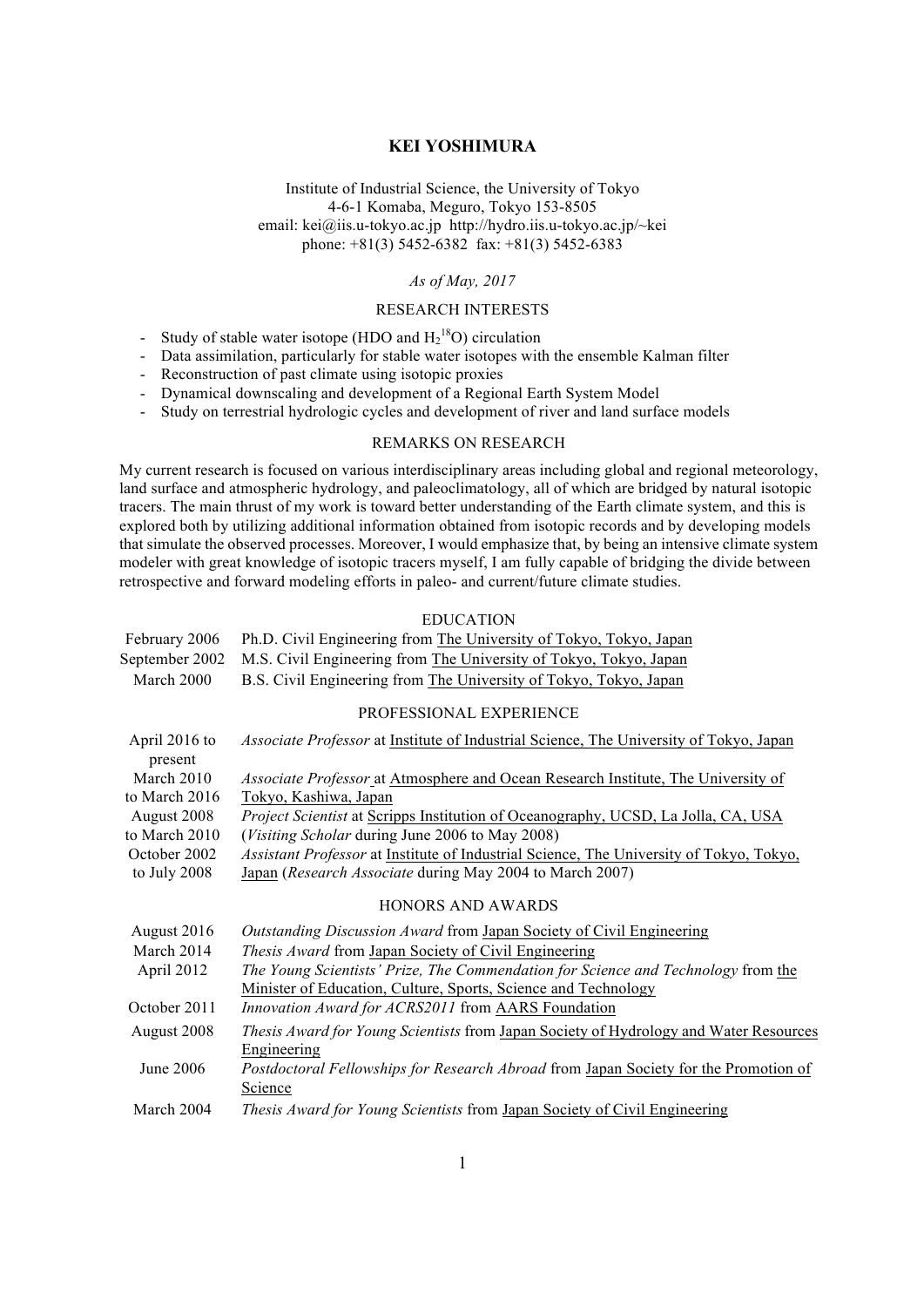September 2002 *Furuichi Award* (upper 10% of master course graduates) from Civil Engineering Department, The University of Tokyo Graduate School

## GRANTS

| 2016-2018       | PI: Detailed investigation on hydrologic cycles in atmosphere and land surface using                                                                                                             |
|-----------------|--------------------------------------------------------------------------------------------------------------------------------------------------------------------------------------------------|
|                 | isotope data assimilation system, JSPS, \$100K.                                                                                                                                                  |
| 2015-2016       | PI: Development of weather data assimilation system, JSPS, \$50K.                                                                                                                                |
| 2014-2016       | PI: Detailed investigation on hydrologic cycles in atmosphere and land surface using<br>isotope data assimilation system, JSPS, \$200K.                                                          |
| 2012-2016       | PI: Improvement in Cost-Efficiency of Dynamical downscaling for Ensemble data,<br>Program for Risk Information on Climate Change, MEXT, \$1,000K                                                 |
| 2011-2016       | PI: A tracer simulator of fallout radionuclides for safe and sustainable water use, CREST<br>on "Innovative Technology and System for Sustainable Water Use", JST, \$500K                        |
| 2011-2013       | PI: "Development of isotope-CGCM for comprehensive understanding of climate proxy<br>data", JSPS, \$300K.                                                                                        |
| 2010-2011       | $PI:$ "20 <sup>th</sup> century Reanalysis with stable water isotope information," Japan Society for the<br>Promotion of Science, \$30,000.                                                      |
| 2010-2013       | Co-PI: "Is the current drought affecting the Western US unique from earlier droughts of<br>the 20th Century and therefore attributable to anthropogenic climate change?"<br>NOAA/CPO, \$544,022. |
| 2006-2008       | PI: "Study on processes of Earth hydrological cycle with stable water isotopes," Japan<br>Society for the Promotion of Science, \$88,000.                                                        |
| 2005-2006       | <i>PI</i> : "Development of a stable water isotope circulation model with land surface process,"<br>Japan Society for the Promotion of Science, \$30,000.                                        |
|                 | <b>EDITORIAL SERVICE</b>                                                                                                                                                                         |
| 2013 to present | Associate Editor for Progress in Earth and Planetary Science                                                                                                                                     |
| 2010 to present | Associate Editor for Asia-Pacific Journal of Atmospheric Sciences                                                                                                                                |
| 2008 to present | Associate Editor for Hydrological Research Letters                                                                                                                                               |
|                 | INTERNATIONAL COLLABORATIVE RESEARCH ACTIVITIES                                                                                                                                                  |
|                 |                                                                                                                                                                                                  |

- 2013 to 2016 *Member*: GEWEX Hydrological Panel, WCRP
- 2008 to 2012 *Co-chair*: The second phase of the Stable Water Isotope Intercomparison Group (SWING2)
- 2007 to 2010 *Project Planning Committee Member*: Coordinated Energy and Water Cycle Observations Project (CEOP)
- 2004 to 2007 *Core Member*: Stable Water Isotope Intercomparison Group (SWING)
- 2004 to 2006 *Core Member*: Isotopes in Project for Intercomparison of Land-surface Parameterization Schemes (iPILPS)

## SELECTED PUBLICATIONS

- 1. Okazaki, A. and <u>K. Yoshimura</u>, 2017: Development and evaluation of a system of proxy data assimilation for paleoclimate reconstruction, Clim. Past, doi:10.5194/cp-2016-12.
- 2. Wei, Z., K. Yoshimura, L. Wang, D. Miralles, S. Jasechko, X. Lee, 2017: Revisiting the contribution of transpiration to global terrestrial evapotranspiration, *Geophys. Res. Let.*, doi:10.1002/2016GL072235.
- 3. Takakura, T., R. Kawamura, T. Kawano, K. Ichiyanagi, M. Tanoue, K. Yoshimura, 2017: An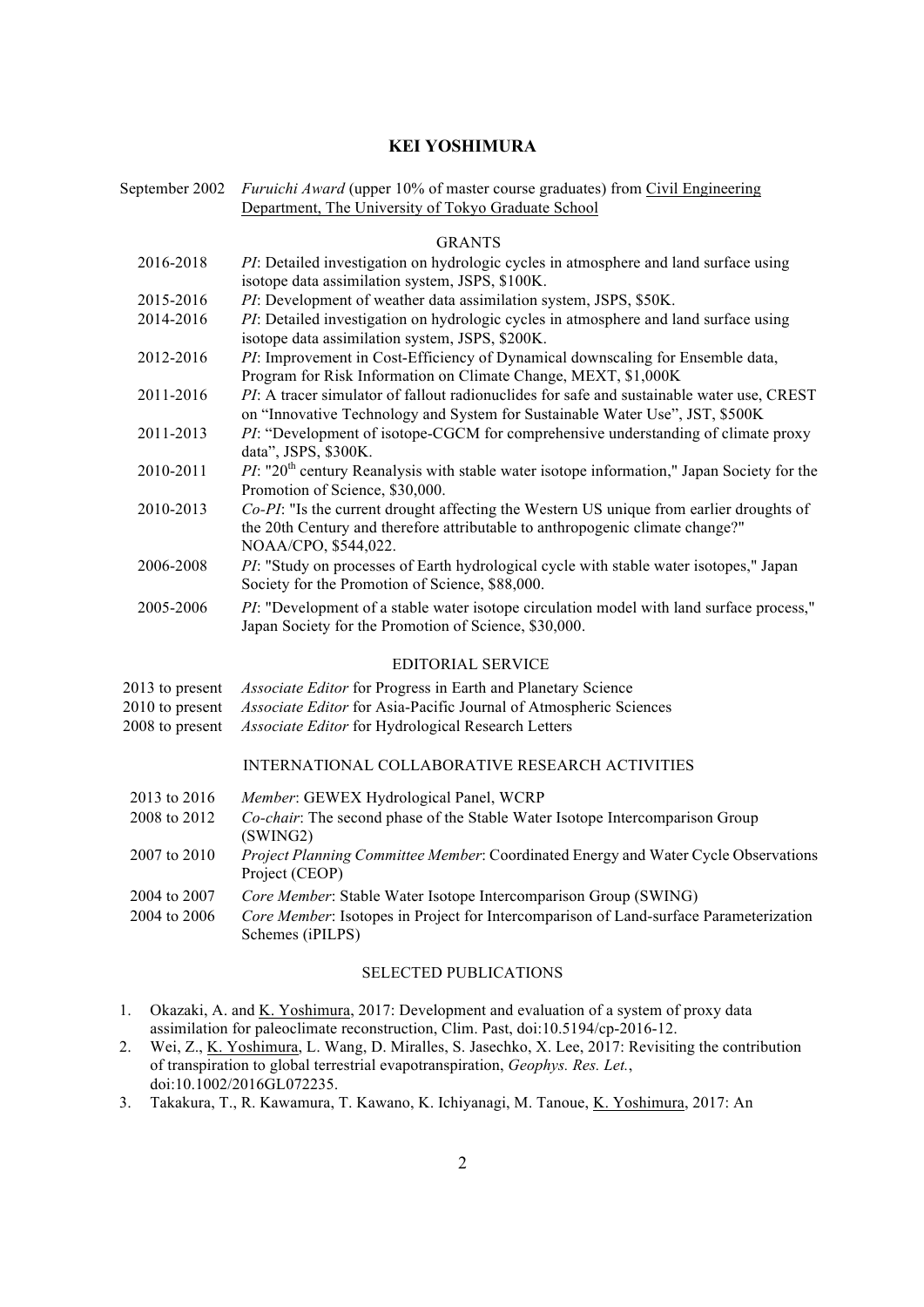estimation of water origins in the vicinity of a tropical cyclone's center and associated dynamic processes, *Clim. Dyn*., doi:10.1007/s00382-017-3626-9.

- 4. Ramzan, M., S. Ham, M. Amjad, E.-C. Chang and K. Yoshimura, 2017: Sensitivity evaluation of spectral nudging schemes in historical dynamical downscaling for South Asia, *Advances in Meteorology*, doi:10.1155/2017/7560818.
- 5. Steen-Larsen, H.C., C. Risi, M. Werner, K. Yoshimura, V. Masson-Delmotte, 2017: Evaluating the skills of isotope-enabled general circulation models against in situ atmospheric water vapor isotope observations, *J. Geophys. Res. Atmos*., **122**, doi:10.1002/2016JD025443.
- 6. Rahul P., P. Ghosha, S.K. Bhattacharya and K. Yoshimura, 2016: Controlling factors of rainwater and water vapor isotopes at Bangalore, India: Constraints from observations in 2013 Indian mon- soon, *J. Geophys. Res. Atmos.,* **121**, doi:10.1002/2016JD025352.
- 7. Yoshikane, T., K. Yoshimura, E.-C. Chang, A. Saya, and T. Oki, 2016: Long-distance transport of radioactive plume by nocturnal local winds, *Scientific Reports*, **6**, doi:10.1038/srep36584.
- 8. Bhattarai, R., K. Yoshimura, S. Seto, S. Nakamura, T. Oki, 2016: Statistical model for economic damage from flood inundation in Japan using rainfall data and socio-economic parameters, *Natural Hazards and Earth System Sciences*, **16**, 1063-1077.
- 9. Wei, Z., K. Yoshimura, A. Okazaki, K. Ono, W. Kim, M. Yokoi, C.-T. Lai, 2016: Understanding the variability of water isotopologues in near-surface atmospheric moisture over a humid subtropical rice paddy in Tsukuba, Japan, *J. Hydrol.*, **533**, 91-102.
- 10. Ham, S., K. Yoshimura(cor.), H. Li, 2016: Historical dynamical downscaling for East Asia with the atmosphere and ocean coupled regional model, *J. Meteor. Soc. Japan*, **94**, doi:10.2151/jmsj.2015-046.
- 11. Chang, E.-C. and K. Yoshimura, 2015: A semi-Lagrangian advection scheme for radioactive tracers in the NCEP Regional Spectral Model (RSM), *Geosci. Model Dev.*, **8**, 3247-3255, doi:10.5194/gmd-8-3247-2015.
- 12. Urakawa, S., M. Kurogi, K. Yoshimura, and H. Hasumi, 2015: Modeling low salinity waters along the coast around Japan using a high resolution river discharge data set, *J. Oceanography*, doi:10.1007/s10872-015-0314-4.
- 13. Yoshimura, K., 2015: Stable water isotopes in climatology, meteorology, and hydrology: A review. *J. Meteor. Soc. Japan*, **93**, doi:10.2151/jmsj.2015-036.
- 14. Wei, Z., K. Yoshimura, A. Okazaki, W. Kim, Z. Liu, M. Yokoi, 2015: Partitioning of evapotranspiration using high frequency water vapor isotopic measurement over a rice paddy field, *Water Resour. Res.*, **51**, doi:10.1002/2014WR016737.
- 15. Nitta, T, K. Yoshimura, K. Takata, R. O'ishi, T. Sueyoshi, S. Kanae, T. Oki, A. Abe-Ouchi, and G. E. Liston, 2014: Representing variability in subgrid snow cover and snow depth in a global land model: Offline validation, *J.Clim.*, **27**, 3318–3330.
- 16. Hatono, M., K. Noda, H.-J. Kim, S. Baimoung, K. Yoshimura, K. Oki, and T. Oki, 2014: Analysis of the relation between surface water coverage and water volume using satellite data, *Hydrol. Res. Let.*, **8**(1), 15–19.
- 17. Yoshimura, K., T. Miyoshi, M. Kanamitsu, 2014: Observation System Simulation Experiments using Water Vapor Isotope Information, *J. Geophys. Res. Atmos.*, **119**, doi:10.1002/2014JD021662.
- 18. Berkelhammer, M., A. Sinha, M. Mudelsee, H. Cheng, K. Yoshimura, and J. Biswas, 2014: On the low-frequency component of the ENSO–Indian monsoon relationship: a paired proxy perspective, *Clim. Past*, **10**, 733-744, doi:10.5194/cp-10-733-2014.
- 19. Minamide, M. and K. Yoshimura, 2014: Orographic Effect on the Precipitation with Typhoon Washi in the Mindanao Island of the Philippines, *SOLA*, 10, 67-71.
- 20. Liu, Z., K. Yoshimura, G. J. Bowen, N. H. Buenning, C. Risi, J. M. Welker, F. Yuan, 2014: Paired oxygen isotope records reveal modern North American atmospheric dynamics during the Holocene, *Nature Communications*, doi:10.1038/ncomms4701.
- 21. Liu, G., K. Kojima, K. Yoshimura(cor.), T. Okai, A. Suzuki, T. Oki, F. Siringan, M. Yoneda, H. Kawahata, 2013: A model-based test of accuracy of seawater oxygen isotope ratio record derived from a coral dual proxy method at southeastern Luzon Island, the Philippines, *J. Geophys. Res. Biogeo.*, **118**,